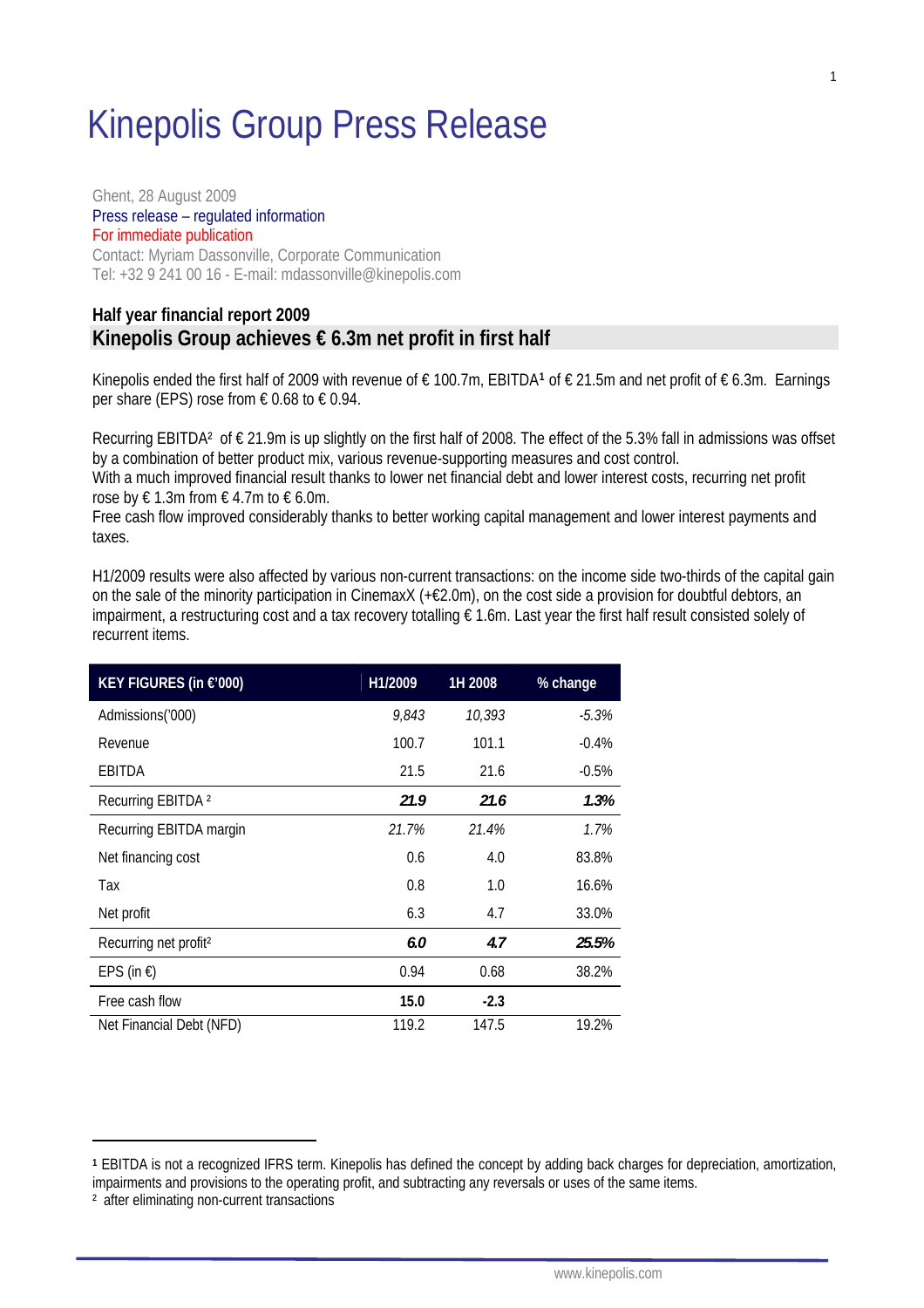## **1. Revenue**

Revenue for the first half of 2009 of € 100.7m remained almost unchanged from 2008 (H1/2008: € 101.1m). Changes in the distribution of revenue by country and activity were minimal.



**Revenue per country**

Between January and June this year, Kinepolis Group welcomed 9.8 million visitors to its cinema complexes, 5.3% fewer than in the first half of 2008.

Notwithstanding the difficult economic situation, all countries reported strong admission figures. Spain performed well here, thanks to the success of 3D, the revival of Spanish films, including the Spanish comedy "*Fuga de Cerebros*", and the success of the 'Mayores de Cine' initiative aimed at Madrid senior citizens. Top films during the second quarter were "Angels and Demons", "Fast and Furious 4", "X-men Origins: Wolverine", "Knowing" and "Night at the Museum 2".

|               | Belgium   | France    | Spain     | Switzerland | Total     |
|---------------|-----------|-----------|-----------|-------------|-----------|
| Cinemas       |           |           |           |             |           |
| 1st half 2009 | 4,108,124 | 3,337,675 | 2,317,704 | 79,532      | 9,843,035 |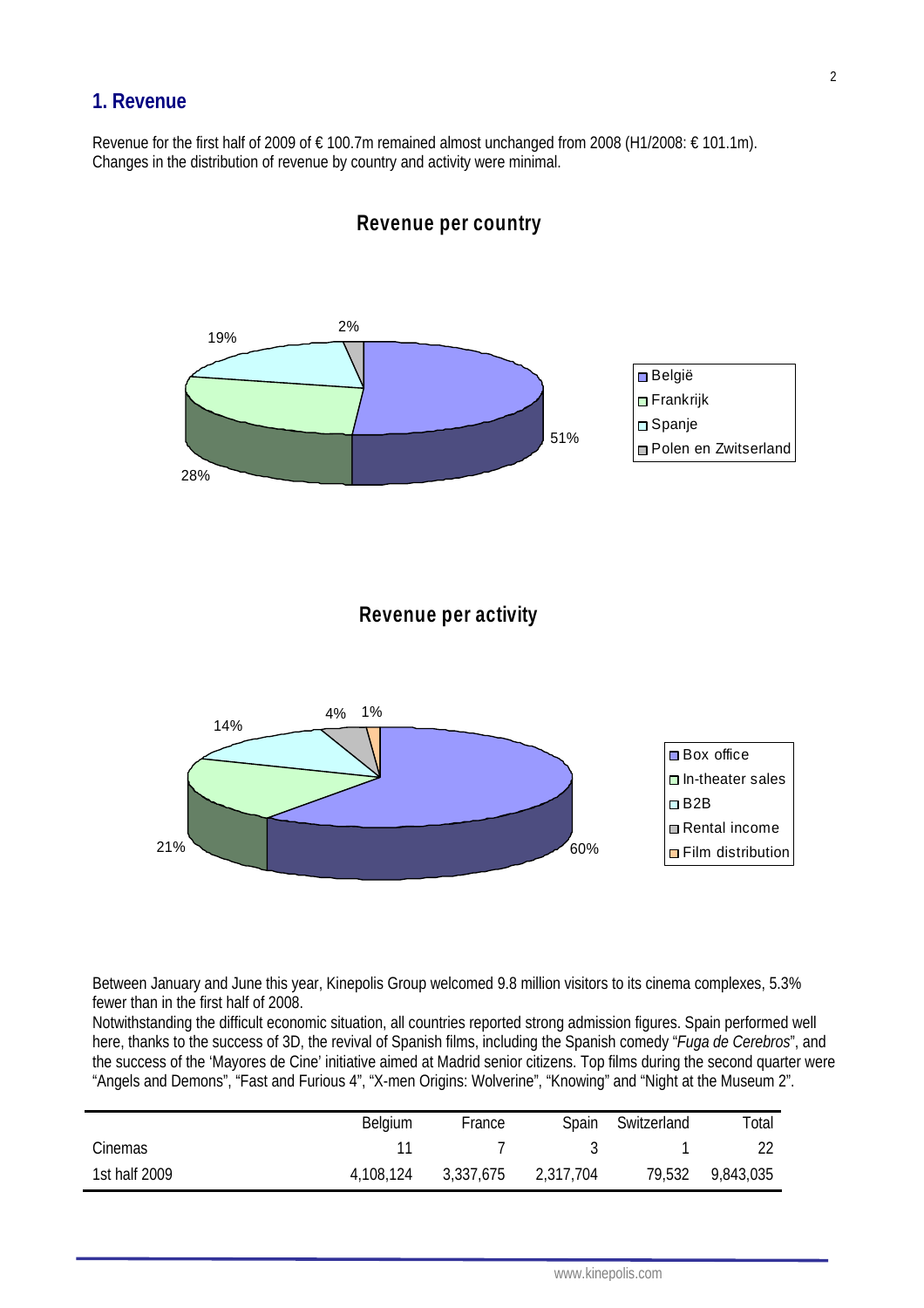| 1st half 2008 | 4,441,982 | 3,606,774 | 2,264,500 | 79,219  | 10,392,47 |
|---------------|-----------|-----------|-----------|---------|-----------|
| % growth      | $-7.5%$   | $-7.5%$   | 2.3%      | $0.4\%$ | $-5.3%$   |

Box office revenue (from ticket sales) increased by 0.5% compared with the first half of 2008. Falling admissions figures were offset in the first place by an improvement in the product mix (analogue, digital / 3D / alternative content) and also by an inflation-covering increase in sales prices.

In-Theatre Sales, which covers all income from the sale of beverages, snacks and retail in the cinema, fell by 2.7%. Falling income from lower visitor numbers was partly compensated by higher consumption expenditure, due to the success of the new 'Mega Candy' self-service shops.

The focus is all on the B2B activities. Kinepolis cinemas are being strongly promoted as B2B locations with digital projection, appropriate congress infrastructures and service, media campaigns and successful partnerships. Screen advertising, on the other hand, is under pressure from the economic crisis. You will find further information on screen advertising on p. 6 of this report.

During the first half, Kinepolis Film Distribution (KFD), a specialist distributor of Flemish films, distributed among others '*Het geheim van Mega Mindy', 'SM-Rechter*' and '*Soeur Sourire'*. Non-Flemish films like 'Milk', 'Coco avant Chanel' and '17 again' were successes. Here KFD partners with independent distributors like RCV and A-Film.

By filling empty trading space, creating additional space and introducing new retailing concepts, occupancy levels were driven up in the first half. This increased occupancy is not yet visible in the first half figures, as lease payments from the new lessees begin only in autumn. Income was negatively impacted by a settlement with a major French lessee after a longstanding dispute, the replacement of a number of dubious lessees. Finally, Polish concession income was influenced by a negative currency impact.

## **2. EBITDA**

Despite the lower revenue, EBITDA remains in line with last year. Eliminating one-off (non-recurring) transactions**,**  recurring EBITDA is up 1.3% at  $\epsilon$  21.9 million, while the EBITDA margin remains firm. This is because falling admissions have been more than made good by the bigger digital film offering, growing business-to-business activities and well-targeted cost management.

Sales and marketing costs fell by  $\epsilon$  0.8 million with the more careful allocation of advertising budgets. Administrative expenses rose by  $\epsilon$  0.5 million to  $\epsilon$  7.6 million from the effect of one-off restructuring costs. In terms of salary costs, efficiency improvements absorbed the effect of index adjustments and collective inflation increases.

## **3. Operating profit (EBIT)**

| KEY FIGURES (in $\epsilon$ '000) | H1/2009 | H <sub>1</sub> /2008 | % change  |
|----------------------------------|---------|----------------------|-----------|
| Operating profit (EBIT)          | 7.8     | 97                   | $-20.2\%$ |
| Recurring EBIT (*)               | 9.9     | <b>97</b>            | 1.1%      |

The operating profit for the first half of 2009 amounts to  $\epsilon$  7.8 million compared with  $\epsilon$  9.7 million for H1/2008. After correcting for the negative impact of non-recurring transactions on the 2009 figures, the recurring operating profit for the first half of 2009 (€ 9.9m) is in line with H1/2008 (€ 9.7m). The non-recurring items consist of a restructuring cost, a provision for uncollectible invoices and an impairment on fixed assets.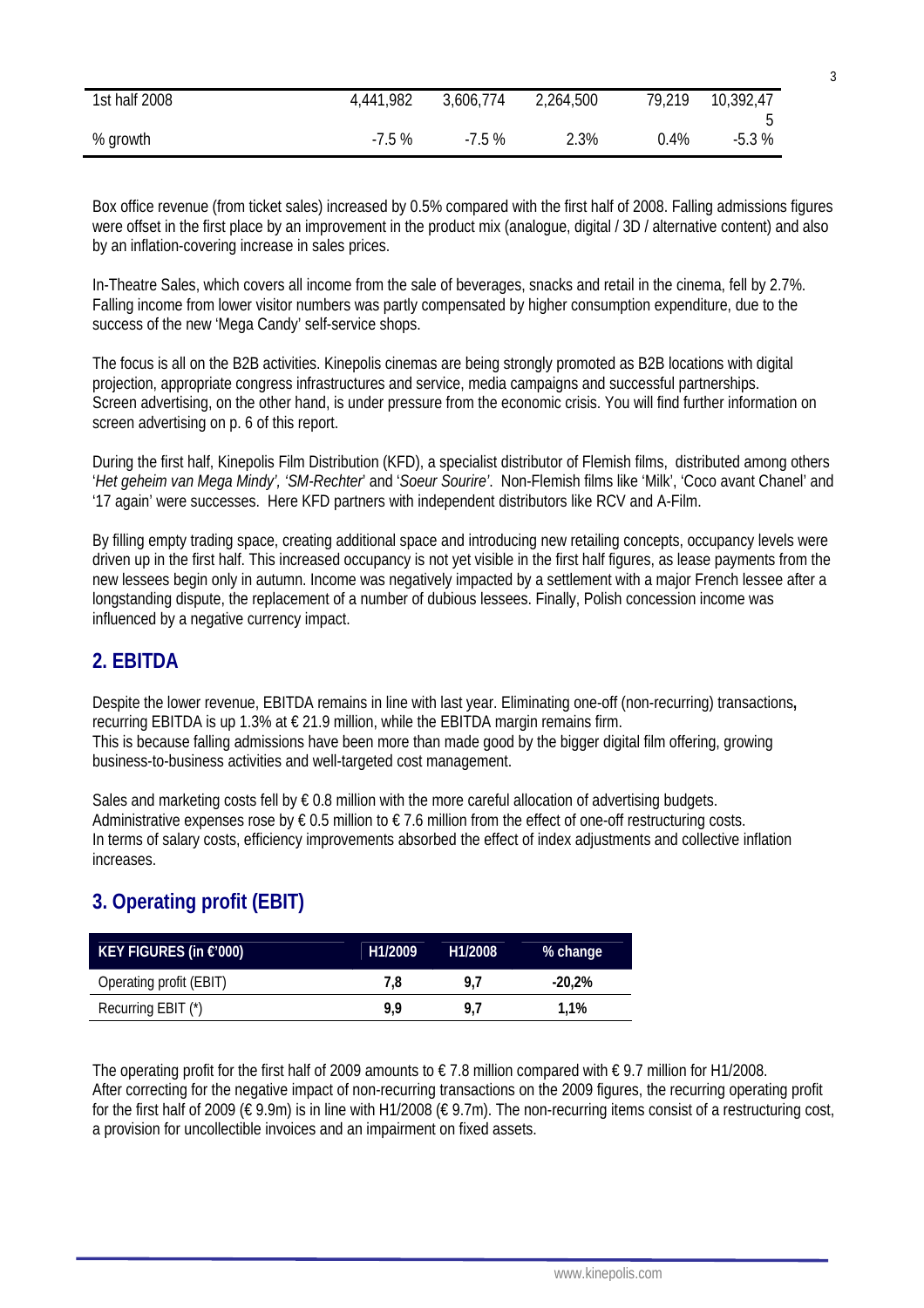## **4. Net financing cost and debt position**

With the crisis in the financial markets, the conservative financial policy of further strengthening the balance sheet by reducing debt has been maintained in 2009.

As a result the Net Debt Position (NDP) has fallen by 19.2 % over the past 12 months from € 147.5m at 30.06.2008 to € 119.2m at 30.06.2009, bringing the the NDP / EBITDA ratio to the lowest-ever level of 2.17 (12 months moving ratio). Kinepolis is financed by a syndicated credit facility running to 2014, based on a fixed, confirmed long-term credit line with a limited annual repayment of  $\epsilon$  14 million.

Under this conservative policy, Kinepolis has since 2008 used almost only derivatives for which movements in the fair value are taken directly against equity and do not impact the result for the year (hedge accounting). During H1/2009, equity has fallen by  $\epsilon$  0.7 million, compared with a  $\epsilon$  1.2 million increase during the same period in 2008.

Net financing costs in the first half of 2009 amounted to -€ 0.6m (H1/2008:  $\epsilon$  -4.0m). The significant reduction in these costs is explained by the sale of financial fixed assets (CinemaxX) with a capital gain of € 2.0 million and by lower interest charges reflecting in part the significant debt reduction.

## **5. Profit before tax**

Profit before tax is  $\epsilon$  7.1 million (H1/2008:  $\epsilon$  5.7m), an increase of 24.4%.

## **6. Net profit for the half-year**

Net profit for the 6 months to 30 June 2009 is € 6.3m vs.  $€$  4.7 million in 2008. Eliminating non-recurring transactions, the net profit for the first six months of 2009 ( $\epsilon$  6.0m) is still significantly better than the recurring net profit of H1/2008. The main reason is a sharp fall in financial costs.

As the capital gain on the sale of the CinemaxX shares is income tax-exempt, the increase in pre-tax income did not produce a higher tax charge. This amounts to  $\epsilon$  0.8m for H1/2009 and  $\epsilon$  1.0m for 2008.

### **7. Balance sheet and cash flow analysis**

No less than 90% (€ 300.6m) of the balance sheet at 30.06.2009 consisted of fixed assets (including those held for sale). These include land and buildings (including those held for sale and the real estate investments) with a carrying value of € 221.5m.

At 30.06.2009, equity amounted to € 116.4m or 34.7% of the balance sheet total, representing a 1.4% improvement in solvency compared with 31.12.2008.

In H1/2009 Kinepolis invested  $\epsilon$  7.4m in new fixed assets, in line with the figure for last year ( $\epsilon$  7.6m). The sale of other financial fixed assets produced a positive cash flow of  $\epsilon$  2.0 million.

€ 12.3m of loans were already repaid during the first six months of 2009, compared with a net repayment of € 2.0m during the first half of 2008.

## **8. Free cash flow**

Free cash flow improved significantly, by € 17.3m, thanks to better working capital management and lower interest and tax payments.

The improvement in cash flow from working capital is largely due to the reduction in trade and other liabilities compared with the same period in 2008, reflecting timing changes in the planning of investments and other expenditures and a structural lowering of customer and other receivables (related among other things to a VAT receivable in Spain).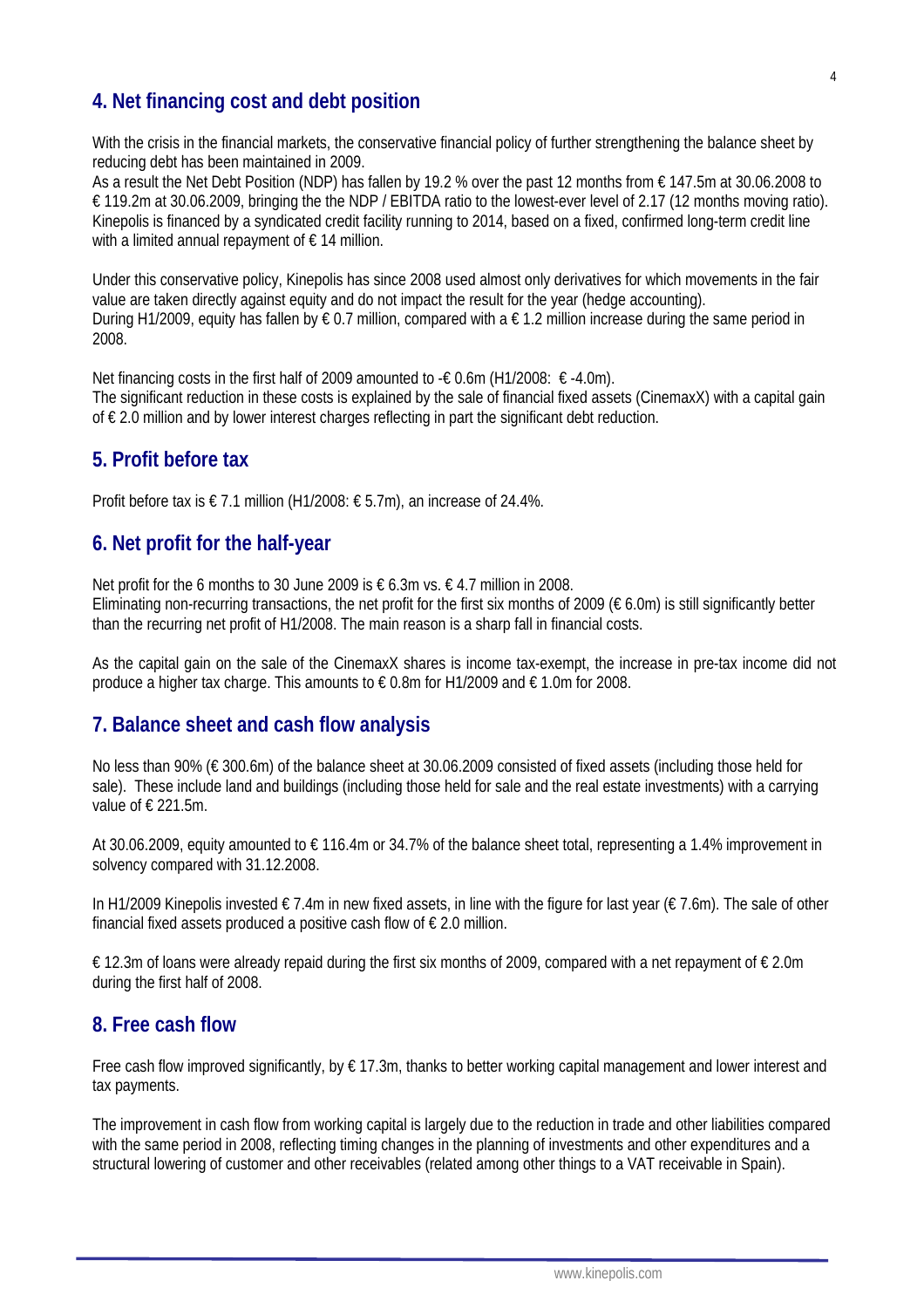## **Significant events in the first half of 2009**

#### **May 2009: Henk Rogiers appointed CFO**

Henk Rogiers succeeded Jan Staelens as CFO, who remained in this position at Kinepolis until 15 March. Henk Rogiers was previously a director at KPMG CFO Advisory, where he headed up the Corporate Performance Management (CPM) and Controlling department. In this capacity he advised various listed multinational companies on their improvement paths in controlling, financial management and CPM. Prior to this he was European financial director for the US listed company Graphic Packaging International and for the Canadian software group Numetrix.

#### **April 2009: Kinepolis relinquishes its 50% option on Imagimons (Mons, Belgium)**

To put an end to time-consuming and expensive legal procedures, Kinepolis unilaterally relinquished its contractual rights to the acquisition of 50% of the shares of Imagimons SA. Imagimons SA owns the Imagix Mons cinema complex in Mons (14 theatres, 3,822 seats).

In 2008 Kinepolis had instigated arbitration proceedings to obtain execution of the option agreement, the legality of which was disputed by the existing Imagimons SA shareholders.

The Belgian Competition Council initially approved the 50% acquisition in October 2008, but Imagimons SA appealed this decision.

#### **May 2009: Competition Board (Belgium)**

The Belgian Appeals Court informed Kinepolis on 4 May 2009 of its provisional judgement to reject the appeal by French cinema group UGC to suspend the 1 October 2008 decision of the Competition Board (Belgium). The latter decision had stated that the prior agreement of the Board was no longer necessary for the extension of an existing Kinepolis cinema or replacing an existing cinema, and that the building of a new cinema or the acquisition of a cinema still needed to be formally announced until 2011.

In concrete terms, the decision of 4 May means that the Board decision of 1 October 2008 remains in force until the time of final judgement on the appeal to quash it, instigated by UGC.

#### **May 2009: General Shareholders' Meeting**

The General Meeting of 15 May 2009 declared a dividend of  $\epsilon$  0.66 gross per share. Professor Marion Debruyne (Marion Debruyne BVBA), Associate Professor and Partner of the Marketing Competence Centre of the Vlerick Leuven Gent Management School, and Mr Rafaël Decaluwé (Gobes Comm.V.), former CEO of Bekaert, were appointed as independent directors.

#### **June 2009: Eddy Duquenne joins the "Commission de Réflexion" of French cinema federation FNCF**

As CEO of the Kinepolis Group, Eddy Duquenne was invited by the French cinema federation to join its "Commission de Réflexion". By accepting this invitation, Kinepolis wishes to contribute to the development of the French cinema market, where the group has 7 cinema complexes.

#### **Significant events after 30.06.2009**

#### **July 2009: Kinepolis out of CinemaxX AG**

At the start of 2009, Kinepolis Group sold its 12.61% minority share (3 million shares) in German cinema group CinemaxX AG to the H+Z Beteiligungs GmbH group, at a price of € 1 per share. Shares have been transferred in three equal parts, in step with the payment of the purchase price. The first two instalments were paid on 30 January and 30 April, with the third instalment following on 31 July 2009.

For Kinepolis Group this transaction generates a capital gain in 2009 equal to the sales price ( $\epsilon$  3 million), given that the participating interest was fully written off in 2001. Two thirds of this gain  $(\epsilon 2m)$  was realized in the first half, and one third  $(£1m)$  in the second half.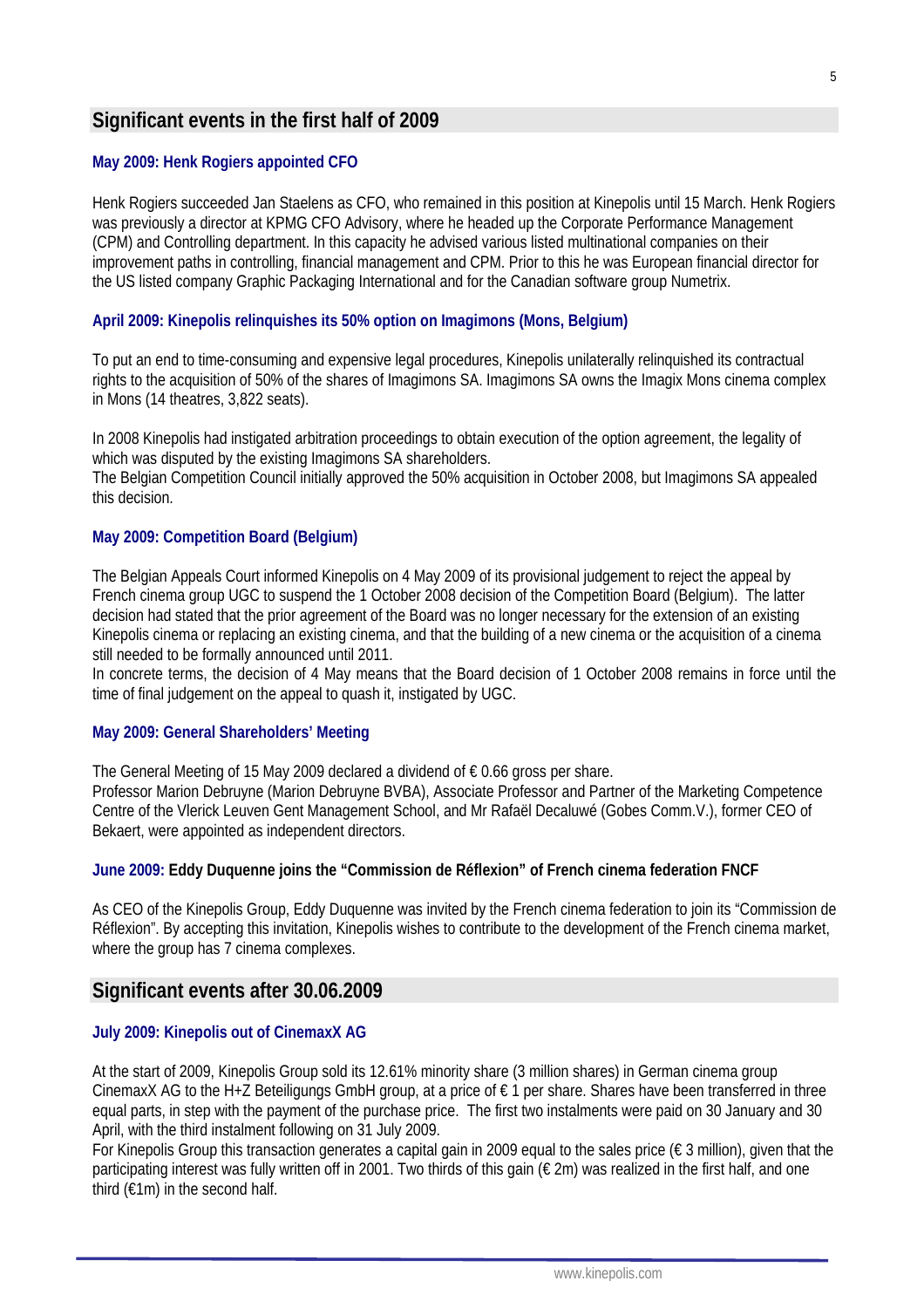#### **Médiacité (Liège) project put on hold**

Given the constant competition law procedures, Kinepolis Group and project developer Wilhelm & Co have decided in mutual consultation to put on hold the cinema project in Médiacité (6 theatres, 1,070 seats). Médiacité is a media, shopping and leisure environment currently under construction at the Longdoz site in Liège. Since the contractual preconditions relating to the cinema project were not fulfilled in good time, the two parties are no longer legally bound. As a precautionary measure, Kinepolis Group has therefore also decided to write off the capitalized study and project development costs ( $\epsilon$  0.5m) as a one-off impairment cost in the first half of 2009.

#### **Screen advertising: Screenvision Belgium nv**

The economic crisis has brought screen advertising income under pressure in the first half. For its Belgian cinemas, Kinepolis works with Screenvision Belgium nv, a member of the Thomson groups (France, currently being restructured) and IDTV (United Kingdom). Kinepolis had negotiated with Screenvision a minimum guarantee until 2009 inclusive. Pressure on the advertising market has, however, prevented Screenvision from honouring this minimum guarantee provision.

On 7 July 2009 a court administrator was appointed for Screenvision nv. In mid-July Kinepolis stated that it was ready to relinquish the minimum guarantee (for the remaining period until 31 December 2009) and to grant extended terms on the receivables outstanding at 30 June 2009.

This is in order to maintain the unity of the niche market for cinema advertising in Belgium and in the interest of the cinema sector as a whole. For the same reason Kinepolis is right now considering acquiring 100% of Screenvision Belgium nv. A due diligence is currently under way, and agreements carrying guaranteed minimum provisions are being renegotiated with third party cinema operators.

A € 1.2m provision has been charged in the first half on Kinepolis' outstanding claim on Screenvision Belgium NV.

#### **Prospects**

"Ice Age 3" (3D), "Harry Potter and the Half-Blood Prince", "Public Enemies", "Brüno" and "G-Force" have in the meanwhile met expectations for the third quarter. For the last quarter we are expecting a lot from "Up" (3D), "2012", "A Christmas Caroll" (3D), the Flemish "Dossier K", the French "MicMacs à Tire-Larigot", Spanish films "Agora" and "Rec 2", and the long-awaited "Avatar" (3D). Also the culture-loving public is looking forward to the continuation in Belgium of Theatre in the Cinema with "All's Well that Ends Well" (William Shakespeare) on 1 October, and the launch of the third "Opera in the Cinema" season (10/10/09) in Belgium and France.

#### **Financial Diary**

| 13 November 2009 | Publication of business update for third quarter 2009 |
|------------------|-------------------------------------------------------|
| 26 February 2010 | Publication of 2010 annual results                    |
| 18 May 2010      | Publication of business update for first quarter 2010 |
| 21 May 2010      | Annual Shareholders' Meeting                          |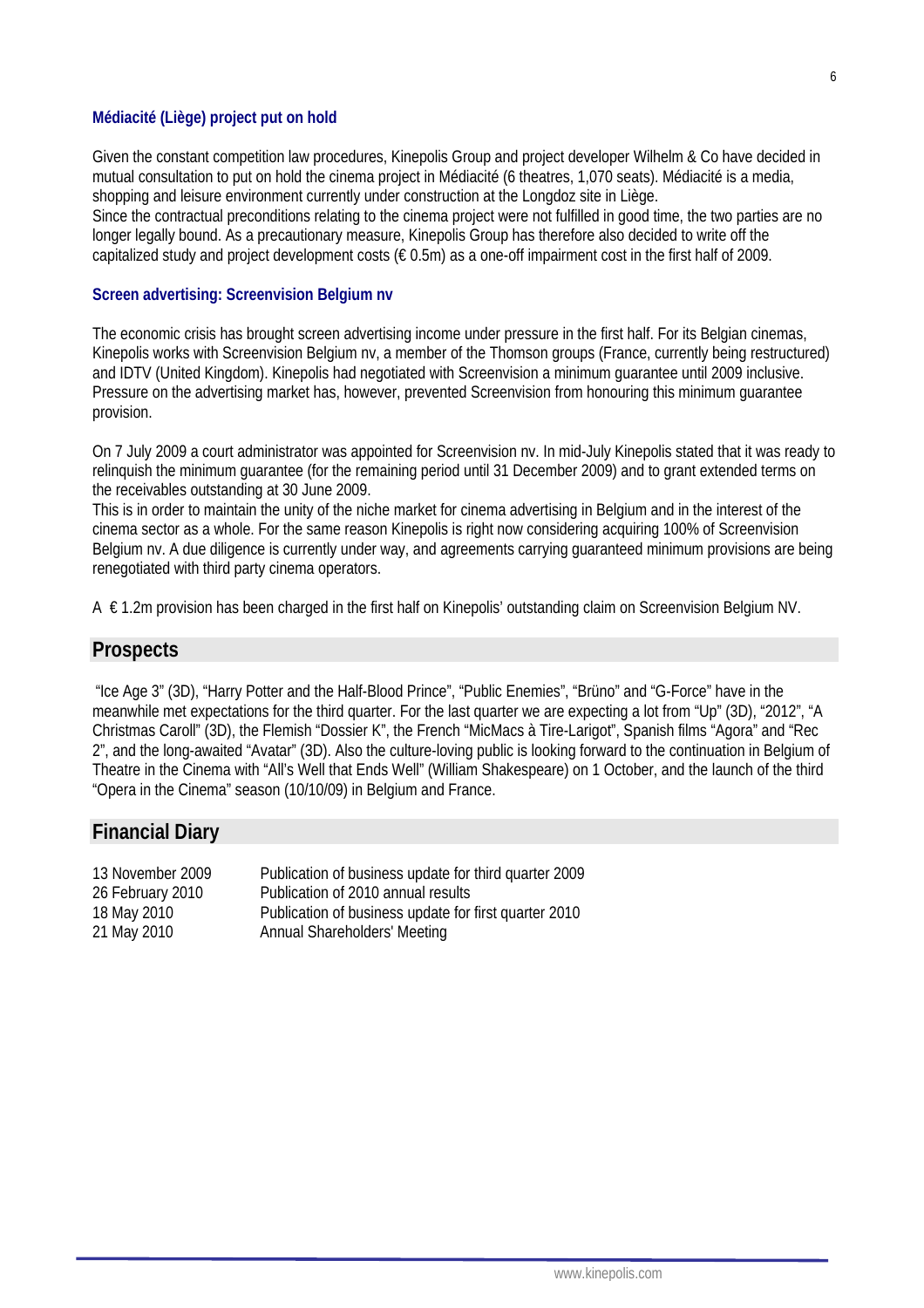| <b>CONSOLIDATED INCOME STATEMENT</b>                                          | 30/06/2009 | 30/06/2008 |
|-------------------------------------------------------------------------------|------------|------------|
| in '000 €                                                                     |            |            |
|                                                                               |            |            |
| Revenue                                                                       | 100.695    | 101.066    |
| Cost of Sales                                                                 | $-79.334$  | $-79.120$  |
| <b>Gross Profit</b>                                                           | 21.362     | 21.946     |
| Gross profit/revenue                                                          | 21,2%      | 21.7%      |
| Distribution expenses                                                         | $-4.913$   | $-5.741$   |
| <b>Administrative Expenses</b>                                                | $-7.616$   | $-7.116$   |
| Other Operating income and expenses                                           | $-1.049$   | 660        |
| Operating profit before financing costs                                       | 7.784      | 9.749      |
| Operating profit from Operations/Revenue                                      | 7,7%       | 9.6%       |
| Finance Income                                                                | 2.925      | 1.283      |
| <b>Finance Costs</b>                                                          | $-3.574$   | $-5.295$   |
| <b>Profit before Tax</b>                                                      | 7.135      | 5.737      |
| Income Tax Expense                                                            | $-831$     | $-996$     |
| Profit for the period                                                         | 6.305      | 4.741      |
| Profit for the period/Revenue                                                 | 6,3%       | 4,7%       |
| Profit for the period attributable to equity holders of the company           | 6.271      | 4.707      |
| Profit for the period attributable to minority interests<br>Earning per share | 34         | 34         |
| - Basic                                                                       | 0,94       | 0,68       |
| - Diluted                                                                     | 0,94       | 0,68       |
|                                                                               |            |            |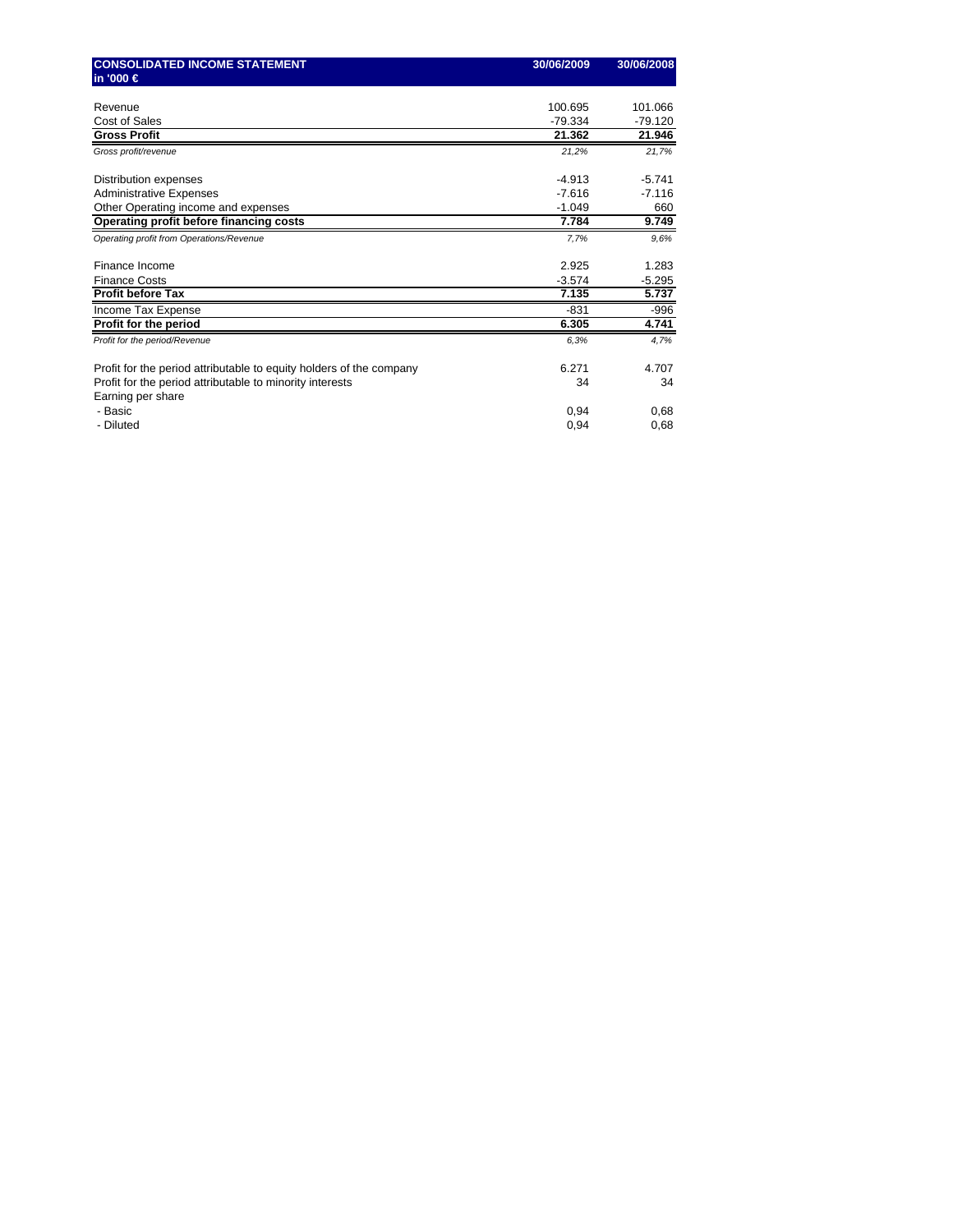| <b>CONSOLIDATED STATEMENT OF COMPREHENSIVE INCOME</b> | 30/06/2009 |
|-------------------------------------------------------|------------|
| lin '000 €                                            |            |

| Profit for the period                                                                     | 6.305    | 4.741 |
|-------------------------------------------------------------------------------------------|----------|-------|
| Other comprehensive income                                                                |          |       |
| Foreign currency translation differences                                                  | 130      | -77   |
| Net change in fair value of derivative financial instruments                              | $-743$   | 1.177 |
| Net change in fair value of available for sale financial assets                           | $-70$    | 300   |
| Net change in fair value of available for sale financial assets transferred to profit & I | $-1.380$ |       |
| Total other comprehensive income for the period                                           | $-2.064$ | 1.401 |
| Total comprehensive income                                                                | 4.241    | 6.142 |
| Total comprehensive income attributable to:                                               |          |       |
| Equity holders of the company                                                             | 4.208    | 6.107 |
| <b>Minority interests</b>                                                                 | 34       | 34    |

**CONSOLIDATED STATEMENT OF COMPREHENSIVE INCOME 30/06/2009 30/06/2008**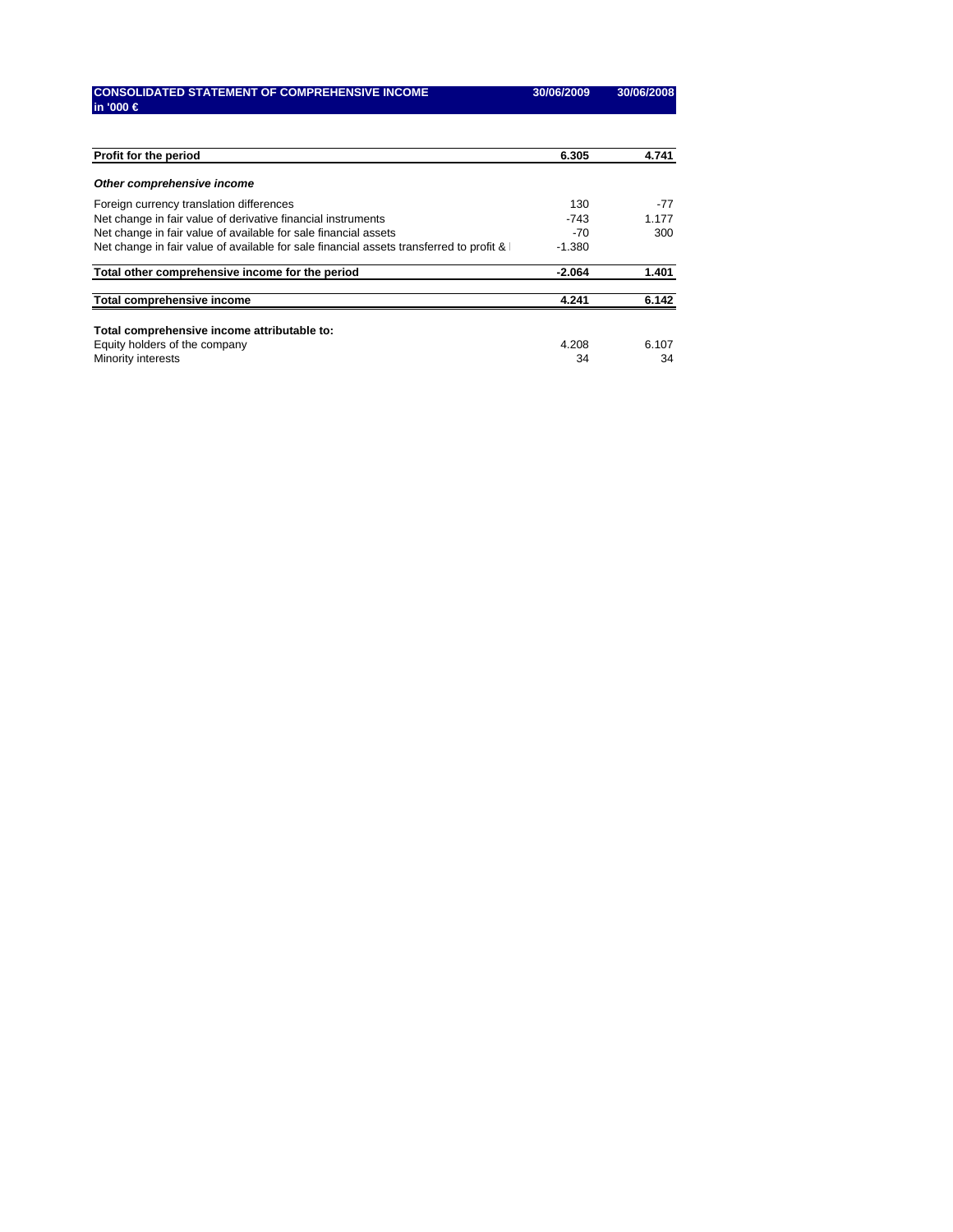| <b>CONSOLIDATED BALANCE SHEET/ASSETS</b>                   | 30/06/2009 | 31/12/2008 |
|------------------------------------------------------------|------------|------------|
| in '000 €                                                  |            |            |
|                                                            |            |            |
| Other Intangible Assets                                    | 2.764      | 2.540      |
| Goodwill                                                   | 18.761     | 18.761     |
| Property, plant and equipment                              | 237.675    | 242.218    |
| Investment property                                        | 13.510     | 14.413     |
| Deferred tax assets                                        | 2.048      | 1.969      |
| Derivate Financial instruments                             | 184        | $\Omega$   |
| Non-current trade and other receivables                    | 16.732     | 17.350     |
| Other financial assets                                     | 648        | 2.098      |
| <b>Total non-current assets</b>                            | 292.322    | 299.349    |
|                                                            |            | $\Omega$   |
| Inventories                                                | 2.826      | 2.272      |
| Trade and other current receivables                        | 17.821     | 24.945     |
| Current tax asset                                          | 550        | 221        |
| Cash and cash equivalents                                  | 12.931     | 17.288     |
| Derivate Financial instruments                             | $\Omega$   | $\Omega$   |
| <b>Total current assets</b>                                | 34.128     | 44.726     |
|                                                            |            |            |
| Assets classified as held for sale                         | 8.309      | 8.309      |
| <b>Total Assets</b>                                        | 334.758    | 352.383    |
|                                                            |            |            |
| <b>CONSOLIDATED BALANCE SHEET/EQUITY AND LIABILITIES</b>   | 30/06/2009 | 31/12/2008 |
| in '000 €                                                  |            |            |
|                                                            |            |            |
| <b>Issued capital</b>                                      | 48.963     | 48.963     |
| <b>Share Premium</b>                                       | 1.154      | 1.154      |
| Consolidated reserves                                      | 66.328     | 67.394     |
| <b>Translation differences</b>                             | $-1.265$   | $-1.394$   |
| Total equity attributable to equity holders of the company | 115.179    | 116.116    |
|                                                            |            |            |
| <b>Minority interests</b>                                  | 1.224      | 1.190      |
|                                                            |            |            |
| <b>Total Equity</b>                                        | 116.403    | 117.306    |
|                                                            |            |            |
| Interest bearing loans and borrowings                      | 118.000    | 130.000    |
| Provisions                                                 | 1.861      | 1.839      |
| Deferred tax liabilities                                   | 14.291     | 13.869     |
| Derivative financial instruments                           | 2.625      | 4.217      |
| Trade and other payables                                   | 11.626     | 12.060     |
| <b>Total non-current liabilities</b>                       | 148.404    | 161.985    |
|                                                            |            |            |
| <b>Bank overdraft</b>                                      | 143        | 2.280      |
| Interest bearing loans and borrowings                      | 14.003     | 14.256     |
| Trade and other payables                                   | 51.531     | 52.834     |
| Provisions                                                 | 1.722      | 1.564      |
| Derivative financial instruments                           | 1.220      | 61         |
| Current tax liabilities                                    | 1.333      | 2.097      |
| <b>Total current liabilities</b>                           | 69.952     | 73.093     |
|                                                            |            |            |
| <b>Total equity and liabilities</b>                        | 334.758    | 352.383    |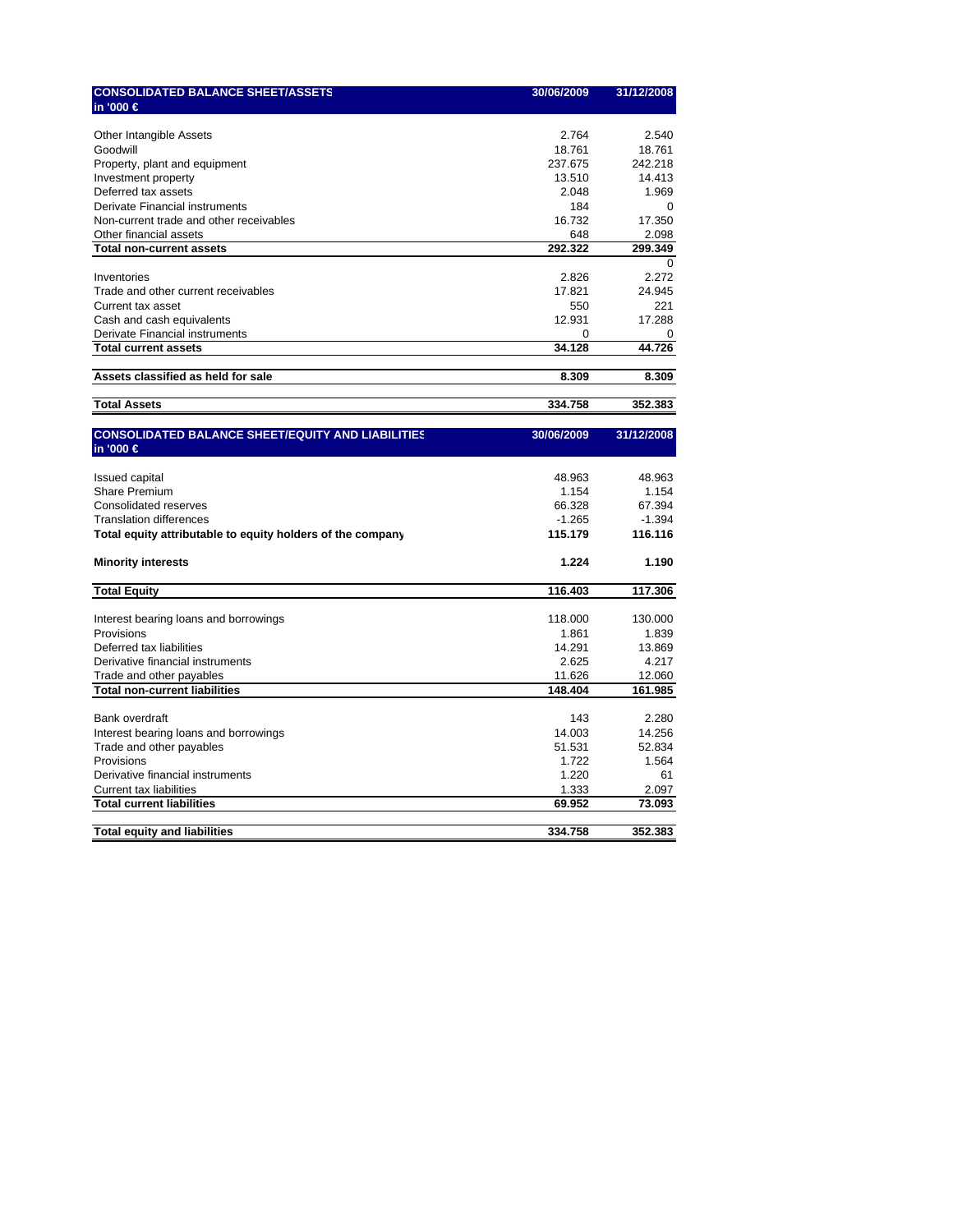| CONSOLIDATED CASH FLOW STATEMENT (in '000 €                                         | 30/06/2009 | 30/06/2008  |
|-------------------------------------------------------------------------------------|------------|-------------|
|                                                                                     |            |             |
| Cash flows from operating activities                                                |            |             |
| Profit before tax                                                                   | 7.135      | 5.737       |
| Adjustments for:                                                                    |            |             |
| Depreciation and amortization                                                       | 12.294     | 11.734      |
| Provisions and impairment                                                           | 1.415      | $-24$       |
| Government grants                                                                   | $-569$     | $-614$      |
| (Gains) losses on sale of property, plant and equipment                             | 66         | $\Omega$    |
| (Gains) losses on sale of other financial assets                                    | $-2.000$   | $\Omega$    |
| Realized foreign exchange (gains)/losses                                            | $-1$       | $\mathbf 0$ |
| Change in fair value of Derivate financial Instruments and unrealized foreign excha | $-122$     | 76          |
| Unwinding of long term receivables                                                  | 436        | 495         |
| Share based payments                                                                | 250        | 235         |
| Interest expense                                                                    | 2.692      | 3.740       |
| Cash generated from operations                                                      | 21.596     | 21.378      |
| Movement trade and other receivables                                                | 6.044      | 1.910       |
| Movement in inventories                                                             | $-554$     | $-494$      |
| Movement in trade and other payables                                                | $-2.065$   | $-9.548$    |
| Cash from operations before interests and taxes                                     | 25.020     | 13.246      |
| Interests paid                                                                      | $-2.729$   | $-4.189$    |
| Interests received                                                                  | 70         | 449         |
| Income taxes (paid)/received                                                        | $-1.243$   | -3.714      |
| Net cash from operating activities                                                  | 21.119     | 5.792       |
|                                                                                     |            |             |
| Cash from investing activities                                                      |            |             |
| Acquisition of other intangible assets                                              | $-759$     | $-557$      |
| Acquisition of property, plant and equipment                                        | $-7.411$   | $-7.597$    |
| Proceeds from Sale of other intangible assets                                       | $-2$       | $\Omega$    |
| Proceeds from Sales of property, plant and equipment                                | 32         | 79          |
| Proceeds from Sales of other financial assets                                       | 2.000      | $\Omega$    |
| Net cash used in investing activities                                               | $-6.139$   | $-8.075$    |
|                                                                                     |            |             |
| Cash flows from financing activities                                                |            |             |
| Proceeds from the issue of share capital                                            | 0          | $\Omega$    |
| New loans                                                                           | $\Omega$   | 2.455       |
| Repayment of borrowings                                                             | $-12.302$  | $-4.545$    |
| repurchase of own shares                                                            | $-998$     | $-2.014$    |
| Dividends paid                                                                      | $-3.854$   | $-4.485$    |
|                                                                                     |            |             |
| Net cash used in financing                                                          | $-17.153$  | $-8.589$    |
|                                                                                     |            |             |
| Net cash flow                                                                       | $-2.174$   | $-10.872$   |
| Cash and cash equivalents                                                           |            |             |
| Cash and cash equivalents at beginning of the period                                | 15.057     | 16.240      |
| Cash and cash equivalents at end the period                                         | 12.787     | 5.508       |
| Effect of exchange rate fluctuations on cash held                                   | -96        | 140         |
| Net cash flow                                                                       | $-2.174$   | $-10.872$   |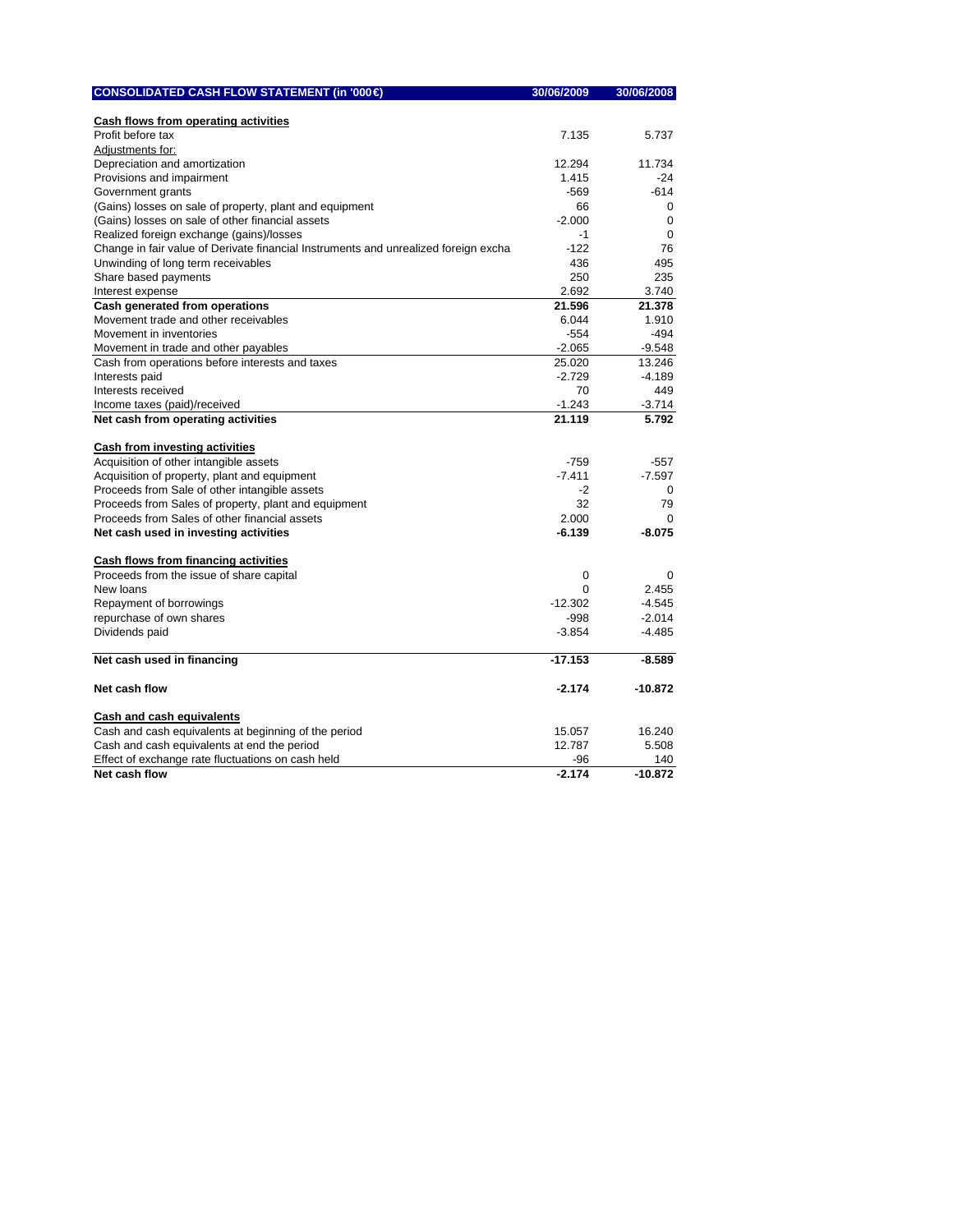| <b>CONSOLIDATED STATEMENT OF</b>                                                             |                                      |       | <b>Translation</b> | <b>Hedging</b> | <b>Fair value</b> |          | <b>Retained Reserve for</b> | Share based equity holders<br>payment | Equity<br>attributable to<br>of the | <b>Minority</b>  |                     |
|----------------------------------------------------------------------------------------------|--------------------------------------|-------|--------------------|----------------|-------------------|----------|-----------------------------|---------------------------------------|-------------------------------------|------------------|---------------------|
| <b>CHANGES IN EQUITY</b>                                                                     | <b>Issued capital Issued premium</b> |       | reserve            | reserves       | reserve           |          | earnings own shares         | reserve                               | company                             | <b>Interests</b> | <b>Total Equity</b> |
| <b>Situation 31/12/2008</b>                                                                  | 48.963                               | 1.154 | $-1.394$           | $-2.866$       | 2070              | 73.577   | $-5.976$                    | 589                                   | 116.116                             | 1.190            | 117.306             |
| <b>Total comprehensive income</b>                                                            |                                      |       |                    |                |                   |          |                             |                                       |                                     |                  |                     |
| Profit for the period                                                                        |                                      |       |                    |                |                   | 6.271    |                             |                                       | 6.271                               | 34               | 6.305               |
| Other comprehensive income                                                                   |                                      |       |                    |                |                   |          |                             |                                       |                                     |                  |                     |
| <b>Translation differences</b>                                                               |                                      |       | 130                |                |                   |          |                             |                                       | 130                                 |                  | 130                 |
| Net change in fair value of financial derivative instruments                                 |                                      |       |                    | $-743$         |                   |          |                             |                                       | $-743$                              |                  | $-743$              |
| Net change in fair value of available for sale financial assets                              |                                      |       |                    |                | $-70$             |          |                             |                                       | $-70$                               |                  | $-70$               |
| Net change in fair value of available for sale financial assets transferred to profit & loss |                                      |       |                    |                | $-1.380$          |          |                             |                                       | $-1.380$                            |                  | $-1.380$            |
| Total other comprehensive income                                                             |                                      |       | 130                | $-743$         | $-1.450$          |          |                             |                                       | $-2.064$                            |                  | $-2.064$            |
| Total comprehensive income                                                                   |                                      |       | 130                | $-743$         | $-1.450$          | 6.271    |                             |                                       | 4.208                               | 34               | 4.241               |
| Transactions with owners, recorded directly in equity                                        |                                      |       |                    |                |                   |          |                             |                                       |                                     |                  |                     |
| Dividends paid                                                                               |                                      |       |                    |                |                   | $-4.397$ |                             |                                       | $-4397$                             |                  | $-4.397$            |
| Share based payments transactions                                                            |                                      |       |                    |                |                   |          |                             | 250                                   | 250                                 |                  | 250                 |
| Purchase/Sale equity shares                                                                  |                                      |       |                    |                |                   |          | $-998$                      |                                       | $-998$                              |                  | $-998$              |
| Total transactions with owners recorded directly in equity                                   |                                      |       |                    |                |                   | $-4.397$ | $-998$                      | 250                                   | $-5.144$                            |                  | $-5.144$            |
| Situation 30 juni 2009                                                                       | 48.963                               | 1.154 | $-1.265$           | $-3.609$       | 620               | 75.451   | $-6.973$                    | 839                                   | 115.179                             | 1.224            | 116.403             |

| <b>CONSOLIDATED STATEMENT OF</b><br><b>CHANGES IN EQUITY</b>                                 | <b>Issued capital Issued premium</b> |       | <b>Translation</b><br>reserve | <b>Hedging</b><br>reserves | <b>Fair value</b><br>reserve |          | <b>Retained Reserve for</b><br>earnings own shares | Share based equity holders<br>payment<br>reserve | <b>Equity</b><br>attributable to<br>of the<br>company | <b>Minority</b><br><b>Interests</b> | <b>Total Equity</b> |
|----------------------------------------------------------------------------------------------|--------------------------------------|-------|-------------------------------|----------------------------|------------------------------|----------|----------------------------------------------------|--------------------------------------------------|-------------------------------------------------------|-------------------------------------|---------------------|
| <b>Situation 31/12/2007</b>                                                                  | 48.963                               | 1.154 | $-1.394$                      | $-2.866$                   | 2070                         | 73.577   | $-5.976$                                           | 589                                              | 116.116                                               | 1.190                               | 117.306             |
| Total comprehensive income                                                                   |                                      |       |                               |                            |                              |          |                                                    |                                                  |                                                       |                                     |                     |
| Profit for the period                                                                        |                                      |       |                               |                            |                              | 6.271    |                                                    |                                                  | 6.271                                                 | 34                                  | 6.305               |
| Other comprehensive income                                                                   |                                      |       |                               |                            |                              |          |                                                    |                                                  |                                                       |                                     |                     |
| <b>Translation differences</b>                                                               |                                      |       | 130                           |                            |                              |          |                                                    |                                                  | 130                                                   |                                     | 130                 |
| Net change in fair value of financial derivative instruments                                 |                                      |       |                               | $-743$                     |                              |          |                                                    |                                                  | $-743$                                                |                                     | $-743$              |
| Net change in fair value of available for sale financial assets                              |                                      |       |                               |                            | $-70$                        |          |                                                    |                                                  | $-70$                                                 |                                     | $-70$               |
| Net change in fair value of available for sale financial assets transferred to profit & loss |                                      |       |                               |                            | $-1.380$                     |          |                                                    |                                                  | $-1.380$                                              |                                     | $-1.380$            |
| Total other comprehensive income                                                             |                                      |       | 130                           | $-743$                     | $-1.450$                     |          |                                                    |                                                  | $-2.064$                                              |                                     | $-2.064$            |
| Total comprehensive income                                                                   |                                      |       | 130                           | $-743$                     | $-1.450$                     | 6.271    |                                                    |                                                  | 4.208                                                 | 34                                  | 4.241               |
| Transactions with owners, recorded directly in equity                                        |                                      |       |                               |                            |                              |          |                                                    |                                                  |                                                       |                                     |                     |
| Dividends paid                                                                               |                                      |       |                               |                            |                              | $-4.397$ |                                                    |                                                  | $-4397$                                               |                                     | $-4.397$            |
| Share based payments transactions                                                            |                                      |       |                               |                            |                              |          |                                                    | 250                                              | 250                                                   |                                     | 250                 |
| Purchase/Sale equity shares                                                                  |                                      |       |                               |                            |                              |          | $-998$                                             |                                                  | $-998$                                                |                                     | $-998$              |
| Total transactions with owners recorded directly in equity                                   |                                      |       |                               |                            |                              | $-4.397$ | $-998$                                             | 250                                              | $-5.144$                                              |                                     | $-5.144$            |
| Situation 30 June 2008                                                                       | 48.963                               | 1.154 | $-1.265$                      | $-3.609$                   | 620                          | 75.451   | $-6.973$                                           | 839                                              | 115.179                                               | 1.224                               | 116.403             |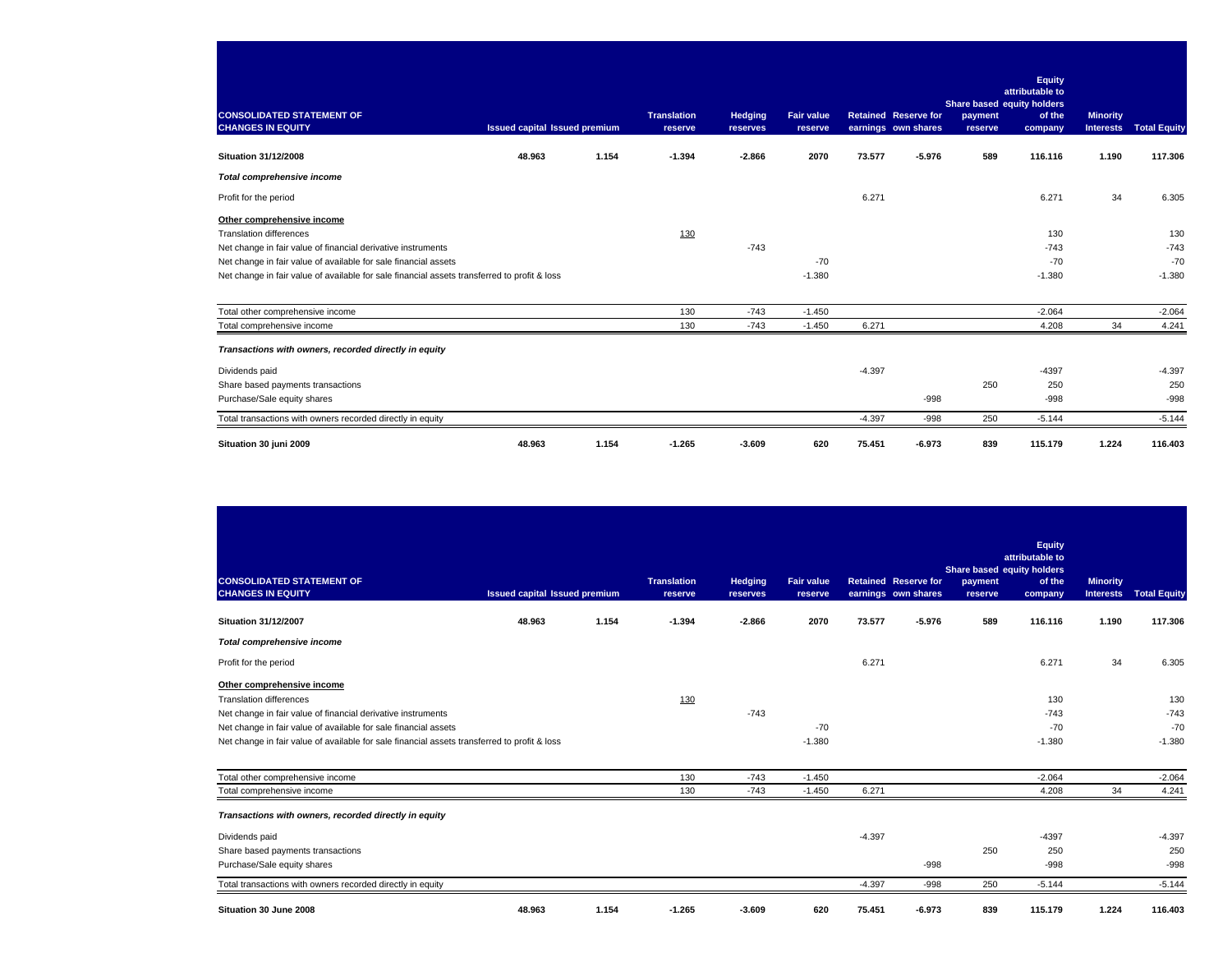| <b>Operational Segments</b>      | <b>Belgium</b> |            | <b>France</b> |            | <b>Spain</b> |              | Others (PL+ZWI) |            | <b>Not allocated</b> |             | <b>TOTAL</b> |            |
|----------------------------------|----------------|------------|---------------|------------|--------------|--------------|-----------------|------------|----------------------|-------------|--------------|------------|
|                                  | 30/06/2009     | 30/06/2008 | 30/06/2009    | 30/06/2008 | 30/06/2009   | 30/06/2008   | 30/06/2009      | 30/06/2008 | 30/06/2009           | 30/06/2008  | 30/06/2009   | 30/06/2008 |
|                                  |                |            |               |            |              |              |                 |            |                      |             |              |            |
| <b>Total Segment Revenue</b>     | 56.466         | 54.058     | 27.905        | 29.050     | 19.228       | 18.851       | 2.066           | 2.160      | $\mathbf 0$          | $\mathbf 0$ | 105.664      | 104.119    |
| Inter-segment revenue            | $-4.969$       | $-3.053$   | $\mathbf 0$   | 0          | $\Omega$     | $\mathbf{0}$ | 0               | $\Omega$   |                      | $\mathbf 0$ | $-4.969$     | $-3.053$   |
| Revenue                          | 51.497         | 51.005     | 27.905        | 29.050     | 19.228       | 18.851       | 2.066           | 2.160      | O                    | $\Omega$    | 100.695      | 101.066    |
| Reportable segment profit        | 908            | 3.064      | 4.732         | 4.487      | 1.787        | 1.859        | 357             | 339        | 0                    | $\bf{0}$    | 7.784        | 9.749      |
|                                  |                |            |               |            |              |              |                 |            |                      |             |              |            |
| Finance Income                   |                |            |               |            |              |              |                 |            | $-3.574$             | $-5.295$    | $-3.574$     | $-5.295$   |
| <b>Finance Costs</b>             |                |            |               |            |              |              |                 |            | 2.925                | 1.283       | 2.925        | 1.283      |
| Profit before tax                |                |            |               |            |              |              |                 |            |                      |             | 7.135        | 5.737      |
| Income tax expense               |                |            |               |            |              |              |                 |            | $-831$               | $-996$      | $-831$       | $-996$     |
| Profit for the period            |                |            |               |            |              |              |                 |            |                      |             | 6.305        | 4.741      |
|                                  |                |            |               |            |              |              |                 |            |                      |             |              |            |
| <b>Reportable Segment Assets</b> | 124.128        | 126.894    | 101.890       | 105.532    | 53.829       | 55.256       | 27.193          | 28.667     | 27.718               | 36.034      | 334.758      | 352.383    |
|                                  |                |            |               |            |              |              |                 |            |                      |             |              |            |
| <b>Reportable Segment Capex</b>  | 5.438          | 3.982      | 1.389         | 2.983      | 1.258        | 1.174        | 85              | 15         |                      | 0           | 8.170        | 8.154      |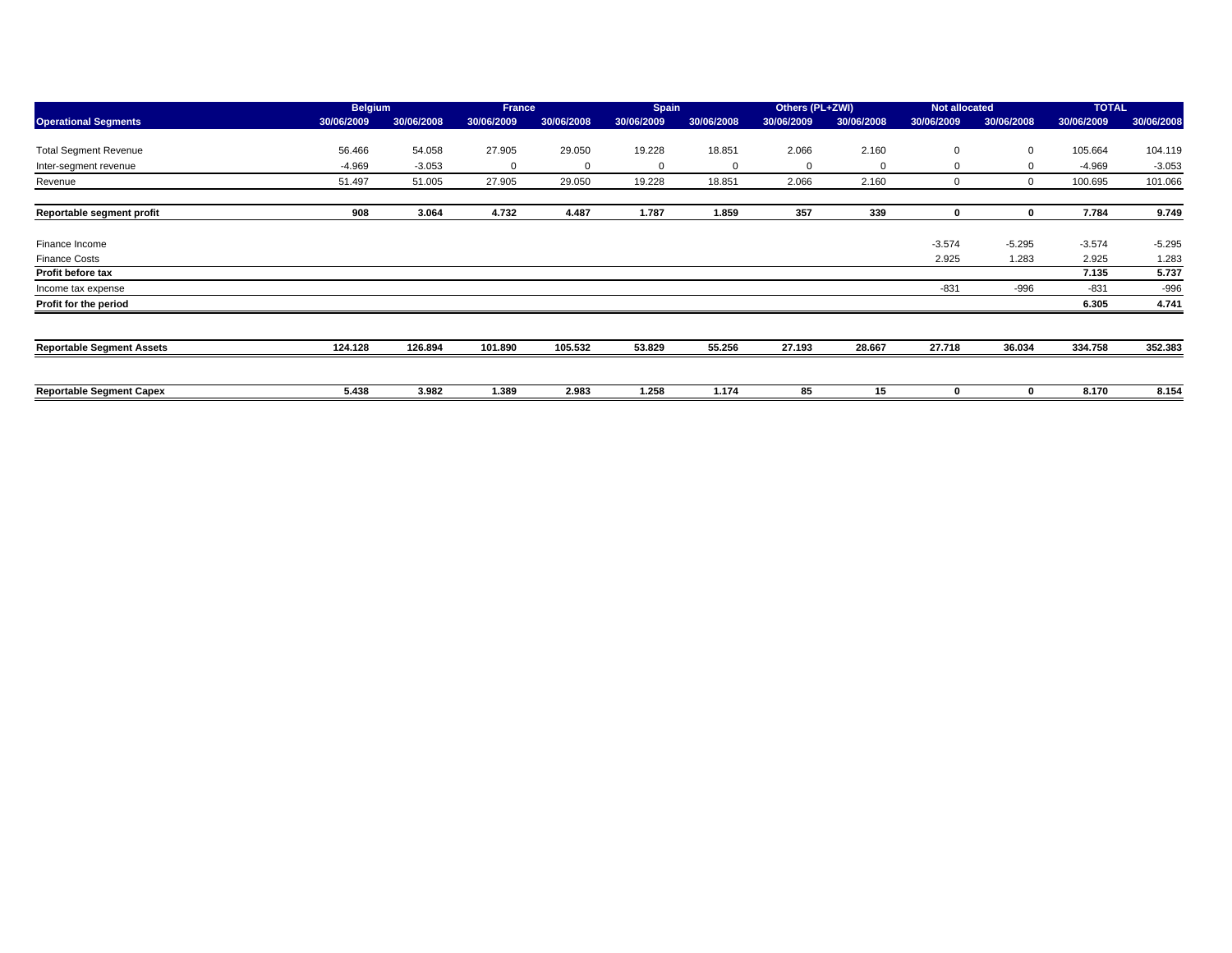## **Consolidated interim financial statements**

- Consolidated income statement
- Consolidated statement of comprehensive income
- Consolidated balance sheet
- Consolidated cash flow statement
- Consolidated statement of changes in capital and reserves
- Notes to the 2009 condensed consolidated interim financial statements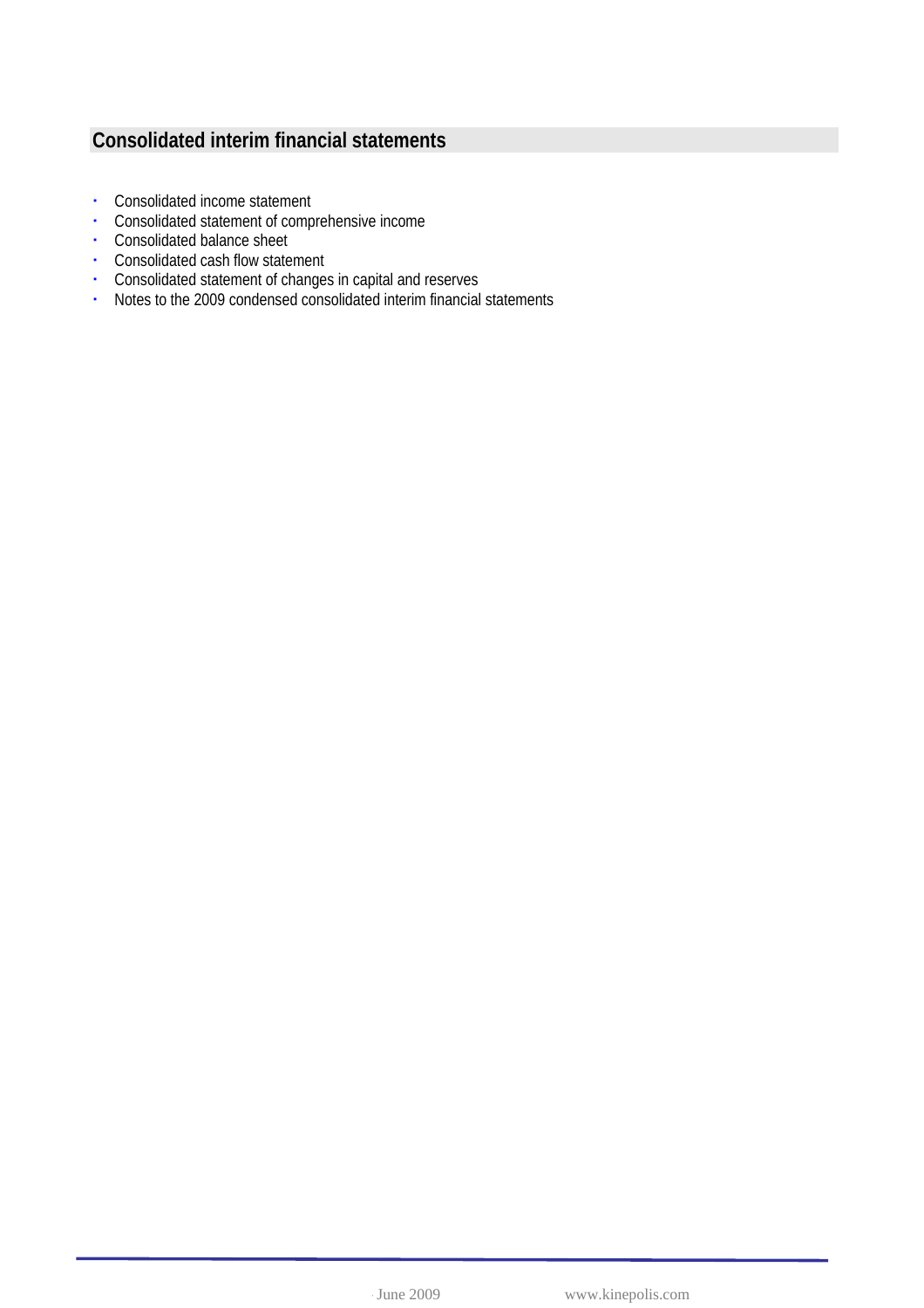#### **Notes to the 2009 condensed consolidated interim financial statements**

#### **1. Information about the company**

Kinepolis Group NV (the 'Company') is a company established in Belgium. Kinepolis offers leisure and contemporary entertainment to all generations via its cinema network.

Since being founded in 1997 and listed on the stock exchange in 1998, Kinepolis has grown into the market leader in Belgium and a leading player in Europe. Kinepolis has 23 cinema complexes in Belgium, France, Spain, Poland and Switzerland. The group employs around 1400 people and welcomed 9.8 million visitors in the first half of 2009.

The consolidated financial statements of the company for the half-year ending on 30 June 2009 include the company and its subsidiaries (together the "Group") and the Group's interest in affiliated enterprises.

These consolidated half year financial statements were approved by the Board of Directors for publication on 28 August 2009.

#### **2. Statement of compliance**

The consolidated half-year financial statements for the six months ending on 30 June 2009 have been prepared in accordance with International Financial Reporting Standard (IFRS) IAS34 'Interim Financial Reporting' as published by the International Accounting Standards Board (IASB) and approved by the European Community. These statements do not contain all the information required for the complete annual report, and should be read together with the consolidated annual report of the group for the financial year ending on 31 December 2008.

The consolidated financial statements of the Group for 2008 can be consulted on the website [www.kinepolis.com](http://www.kinepolis.com/) and are also available free-of-charge on request from Investor Relations.

#### **3. Summary of the main accounting principles**

Unless otherwise mentioned below, the financial accounting principles applied in these condensed consolidated financial statements are the same as those applied by the Group in the consolidated financial statements for the 2008 financial year.

The new standards or amendments to existing standards or interpretations listed below have come into effect since 31 December 2008 and impact the presentation of the condensed half-yearly financial statements in 2009. Other changes coming into effect after 31 December 2008 have not affected the condensed half-yearly statements.

#### **a) IAS 1 'Presentation of financial statements'**

The Group applies the revised standard IAS 1 'Presentation of financial statements' (2007), which came into force on 1 January 2009. As a result the Group presents all changes in equity relating to shareholders in their capacity as shareholders in the consolidated statement of changes in equity, while all changes in equity that are unconnected with shareholders in their capacity as shareholders are processed in the consolidated statement of comprehensive income. In this condensed interim report this presentation has been applied to the first half of the 2009 financial year.

The comparative information has been adapted to bring it into line with the revised standard. This change in system affects solely aspects of presentation and the notes, and as such does not impact the profit per share.

#### **b) IFRS 8 'Operating segments'**

IFRS 8 replaces IAS 14 'Segment Reporting'. The application of IFRS 8 does not affect the segment presentation of the Group nor the comparable figures from 2008. Kinepolis is organized on a geographic basis. The various countries form the operating segments.

The operating segments are reported in such a way as to be compatible with the internal reporting to the CEO, who is the highest placed officer of the Group and who takes the main operating decisions.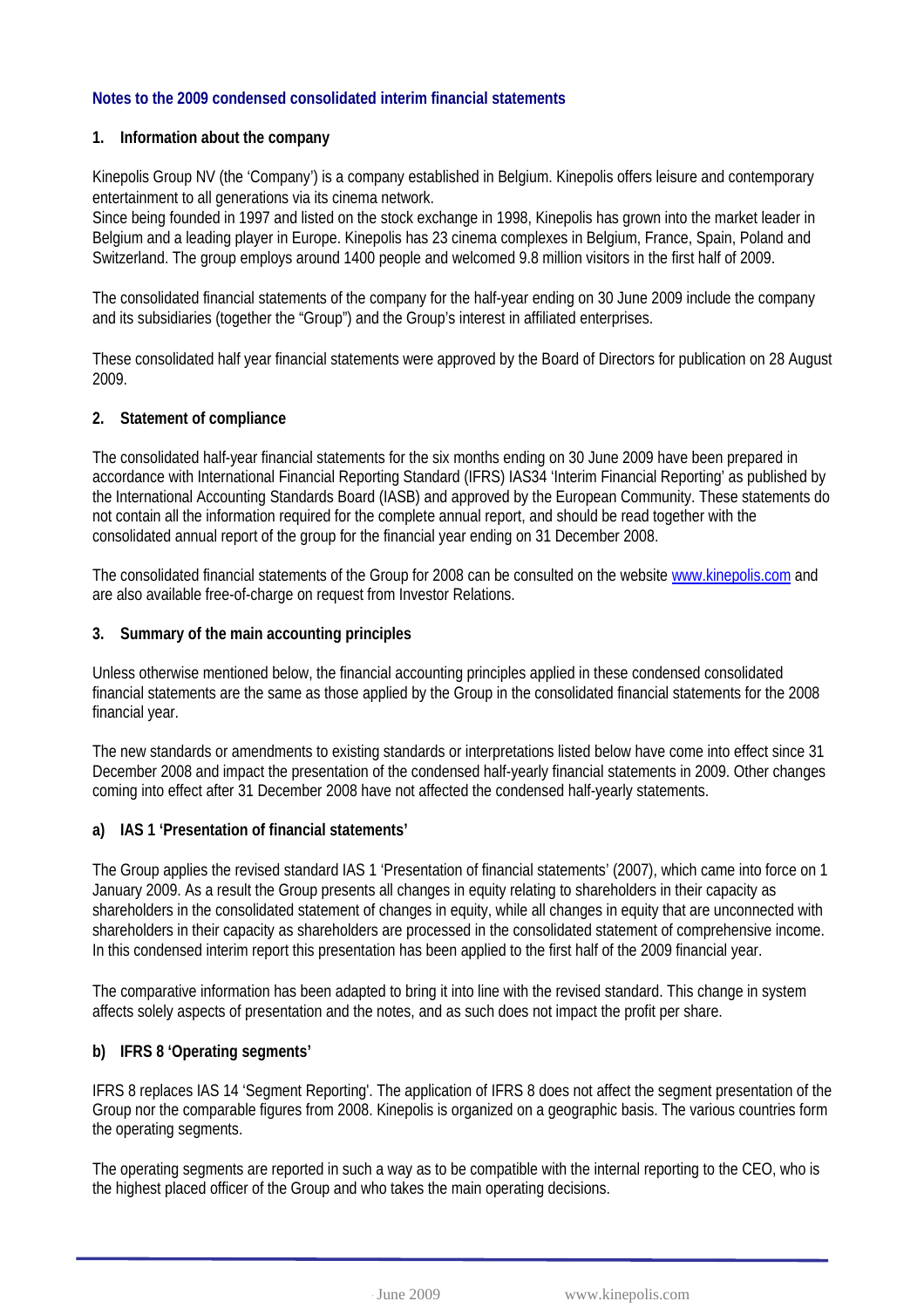Segmented results reported to the CEO consist of items that can be directly, or on a reasonable basis, attributed to the segments. Financial and tax results are not allocated to the operating segments.

The main geographic markets are Belgium, France and Spain. The Polish and Swiss activities are combined in the 'Other' geographic sector.

The investment expenditure (capex) for a particular segment consists of all the costs incurred during the reporting period for acquiring tangible fixed assets and intangible assets, with the exception of goodwill.

#### **4. Segment information**

*see separate table* 

#### **5. Financial fixed assets: CinemaxX**

On 26 January 2009, Kinepolis Group sold its 12.61% minority share (3 million shares) in German cinema group CinemaxX ag to the H+Z Beteiligungs GmbH group for € 1 per share. Shares were transferred in three equal parts, upon payment of the purchasing price. The first two instalments were paid on 30 January and 30 June, with the third instalment following on 31 July 2009. For Kinepolis Group nv this transaction generates a capital gain in 2009 equal to the sales price ( $\epsilon$  3 million), given that the participating interest was written off in 2001.

The already realized capital gain of  $\epsilon$  2.0 million has already been included in the financial results.

#### **6. Non-recurrent income statement items**

#### **a) Provision for doubtful debtors**

Other operating income and expenses contains a provision of  $\epsilon$  1.2 million in respect of uncollectible invoices for advertising services.

The economic crisis has brought advertising income under pressure. Kinepolis management is following this evolution very carefully.

#### **b) Impairments of assets**

In the first half of 2009 an impairments of € 0.5 million was recorded on the cinema activities in Liège. Further examination showed that no other impairments needed to be recorded on the Group's fixed assets.

#### **c) Restructuring cost**

In connection with a restructuring at management level.

#### **7. Buy-in of own shares and dividends**

On 31 December 2008 the Group owned 211,118 of its own shares. During H1 2009 an additional 66,113 shares were purchased, giving a total of 277,231 own shares at 30 June 2009.

The General Meeting of 15 May 2009 approved a gross dividend of € 0.66 per share for the 2008 financial year, payable from 25 May 2009).

#### **8. Risks and uncertainties**

There are no major changes in the risks and uncertainties facing the Group as set out in the Management Report included in the 2008 annual report (Chapter 02 – Management Report).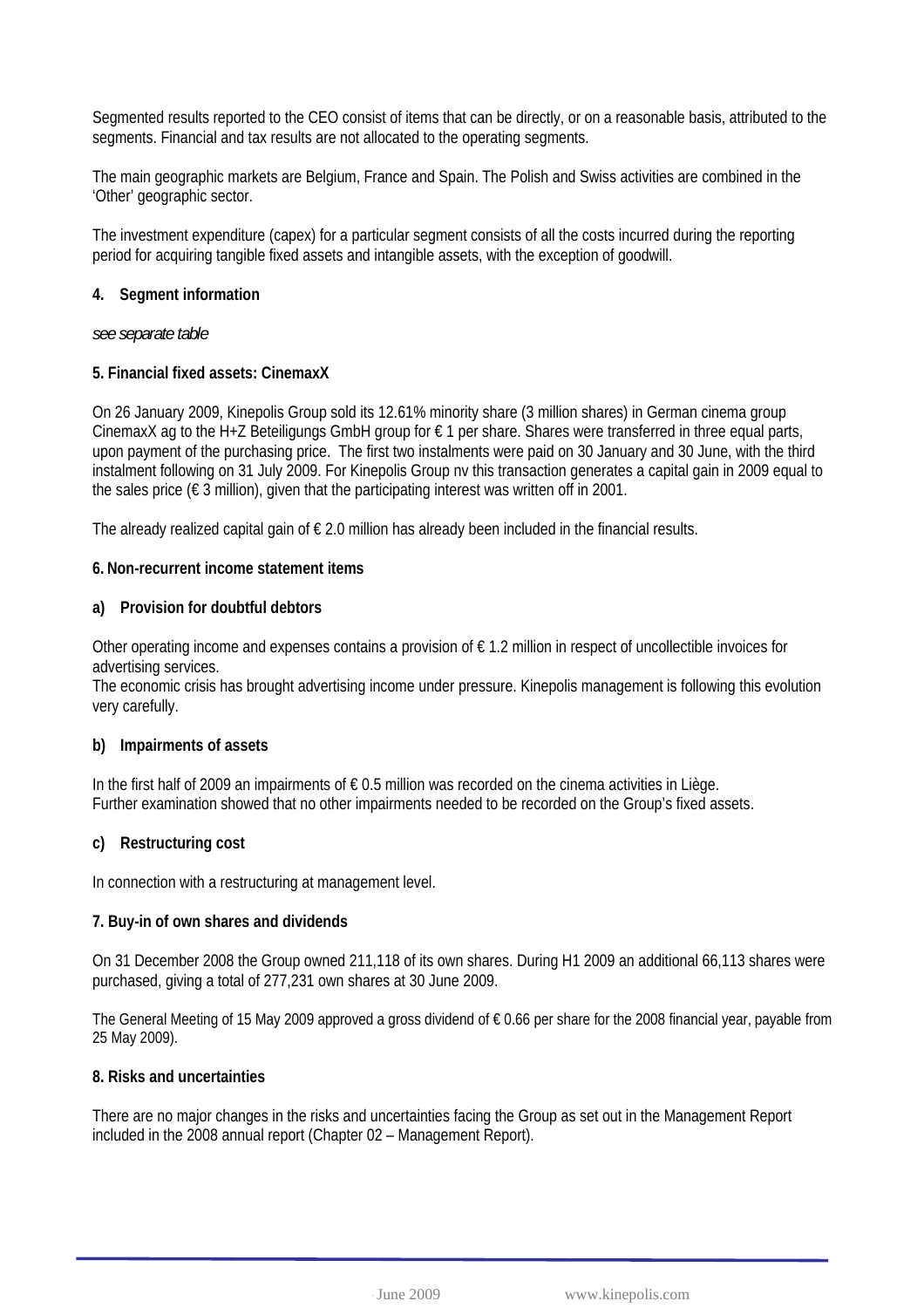#### **REPORT OF THE STATUTORY AUDITOR ON THE LIMITED REVIEW OF THE CONSOLIDATED CONDENSED INTERIM FINANCIAL INFORMATION AS PER JUNE 30, 2009 OF KINEPOLIS GROUP NV**

#### **Introduction**

We have reviewed the accompanying consolidated condensed balance sheet of Kinepolis Group NV ("the Company") as at June 30, 2009 and the related consolidated condensed statements of income, changes in equity and cash flows for the 6 month period then ended (the interim financial information). Management is responsible for the preparation and presentation of this consolidated interim financial information in accordance with IAS 34, 'Interim Financial Reporting'. Our responsibility is to express a conclusion on this interim financial information based on our review.

#### **Scope of Review**

We conducted our review in accordance with the International Standard on Review Engagements 2410, "Review of Interim Financial Information Performed by the Independent Auditor of the Entity". A review of interim financial information consists of making inquiries, primarily of persons responsible for financial and accounting matters, and applying analytical and other review procedures. A review is substantially less in scope than an audit conducted in accordance with International Standards on Auditing and consequently does not enable us to obtain assurance that we would become aware of all significant matters that might be identified in an audit. Accordingly, we do not express an audit opinion.

#### **Conclusion**

Based on our review, nothing has come to our attention that causes us to believe that the accompanying consolidated condensed interim financial information as at June 30, 2009 is not prepared, in all material respects, in accordance with IAS 34, 'Interim Financial Reporting'.

Kontich, August 28 2009 KPMG Réviseurs d'Entreprises represented by

Sophie Brabants